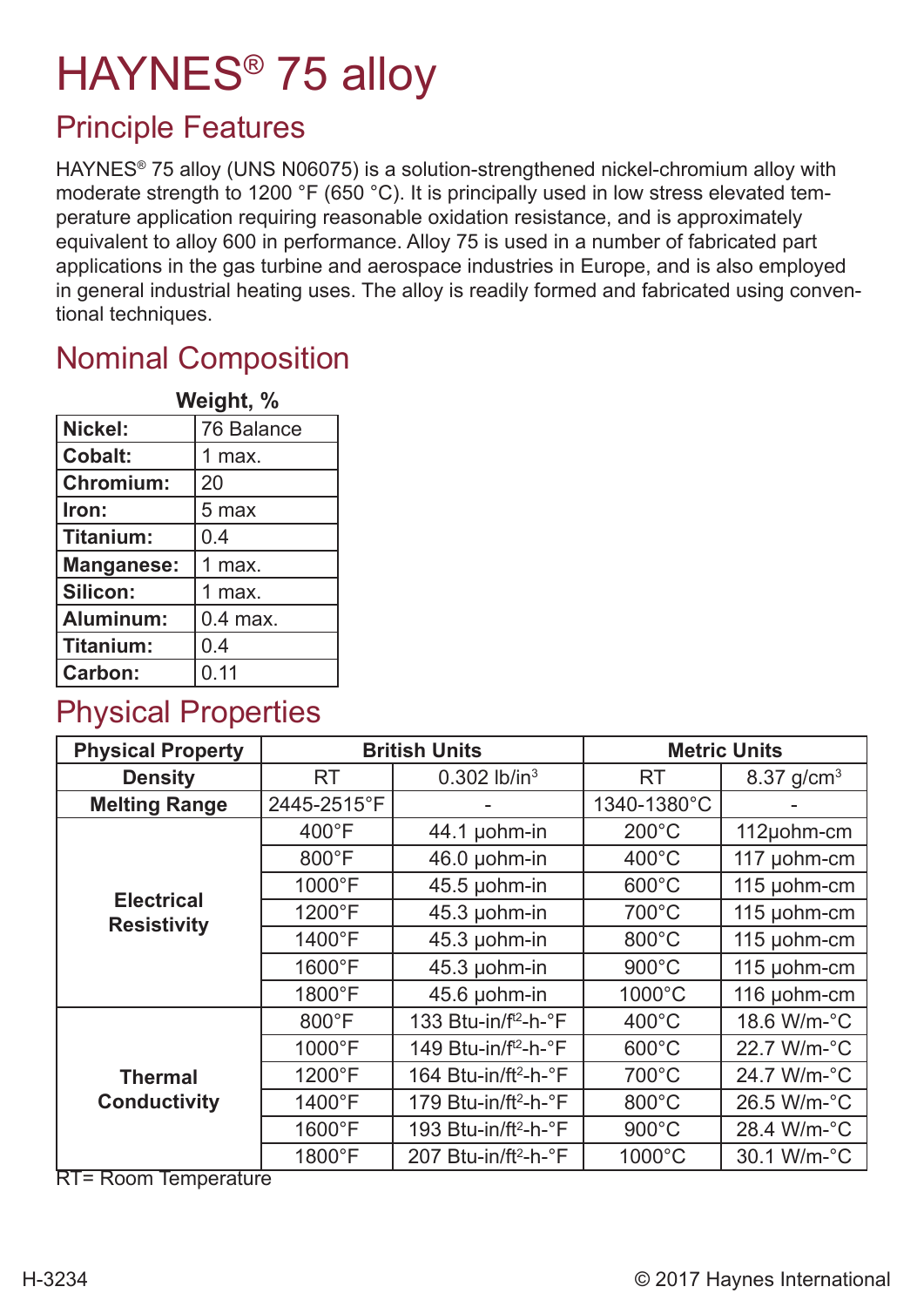#### Physical Properties Continued

|                            | 70-800°F        | 7.9 $\mu$ in/in - $\textdegree$ F  | $20 - 500$ °C      | 14.3 $\mu$ m/m- $\textdegree$ C |  |
|----------------------------|-----------------|------------------------------------|--------------------|---------------------------------|--|
| <b>Mean Coefficient of</b> | 70-1000°F       | $8.2 \mu$ in/in - $\textdegree$ F  | 20-600°C           | $15.0 \mu m/m$ - $\degree$ C    |  |
|                            | 70-1200°F       | $8.5 \mu$ in/in - $\textdegree$ F  | 20-700°C           | 15.4 $\mu$ m/m- $\mathrm{°C}$   |  |
| <b>Thermal Expansion</b>   | 70-1400°F       | $8.9 \mu$ in/in - $\degree$ F      | $20-800^{\circ}$ C | 16.5 $\mu$ m/m- $\textdegree$ C |  |
|                            | 70-1600°F       | 9.4 $\mu$ in/in - $\textdegree$ F  | 20-900°C           | $17.1 \mu m/m$ -°C              |  |
|                            | 70-1800°F       | 10.3 $\mu$ in/in - $\textdegree$ F | 20-1000°C          | 18.2 µm/m-°C                    |  |
|                            | $70^{\circ}$ F  | 32.0 x 10 <sup>6</sup> psi         | $20^{\circ}$ C     | 221 GPa                         |  |
|                            | $400^{\circ}$ F | 30.5 x 10 <sup>6</sup> psi         | $200^{\circ}$ C    | 210 GPa                         |  |
|                            | $800^{\circ}$ F | 28.2 x 10 <sup>6</sup> psi         | $400^{\circ}$ C    | 197 GPa                         |  |
| <b>Dynamic Modulus</b>     | $1000^{\circ}F$ | $27.0 \times 10^6$ psi             | $600^{\circ}$ C    | 181 GPa                         |  |
| of Elasticity              | 1200°F          | 25.5 x 10 <sup>6</sup> psi         | $700^{\circ}$ C    | 173 GPa                         |  |
|                            | 1400°F          | 24.6 x 10 <sup>6</sup> psi         | $800^{\circ}$ C    | 165 GPa                         |  |
|                            | 1600°F          | $22.6 \times 10^6$ psi             | $900^{\circ}$ C    | 153 GPa                         |  |
|                            | 1800°F          | 20.5 x 10 <sup>6</sup> psi         | 1000°C             | 140 GPa                         |  |

RT= Room Temperature

### Heat Treatment, Sheet and Strip

1925°F (1050°C)/Bright Anneal

#### Tensile Properties, Sheet

#### **1925 °F (1050 °C)/Bright Anneal**

| Form         | Test<br><b>Temperature</b> |                 | 0.2% Offset<br><b>Yield Strength</b> |            | <b>Ultimate Tensile</b><br><b>Strength</b> |            | <b>Elongation</b> |
|--------------|----------------------------|-----------------|--------------------------------------|------------|--------------------------------------------|------------|-------------------|
|              | $\mathsf{P}$               | $\rm ^{\circ}C$ | ksi                                  | <b>MPa</b> | ksi                                        | <b>MPa</b> | $\frac{0}{0}$     |
|              | <b>RT</b>                  | <b>RT</b>       | 59.4                                 | 407        | 114.4                                      | 792        | 31                |
| <b>Sheet</b> | 1000                       | 538             | 51.9                                 | 363        | 105.6                                      | 726        | 27                |
|              | 1200                       | 649             | 40                                   | 275        | 69.3                                       | 473        | 32                |
|              | 1400                       | 760             | 22                                   | 152        | 41.4                                       | 286        | 75                |
|              | 1600                       | 871             | 9.9                                  | 68         | 20.2                                       | 139        | 90                |
|              | 1800                       | 982             | 4.4                                  | 31         | 9.7                                        | 66         | 91                |

RT= Room Temperature